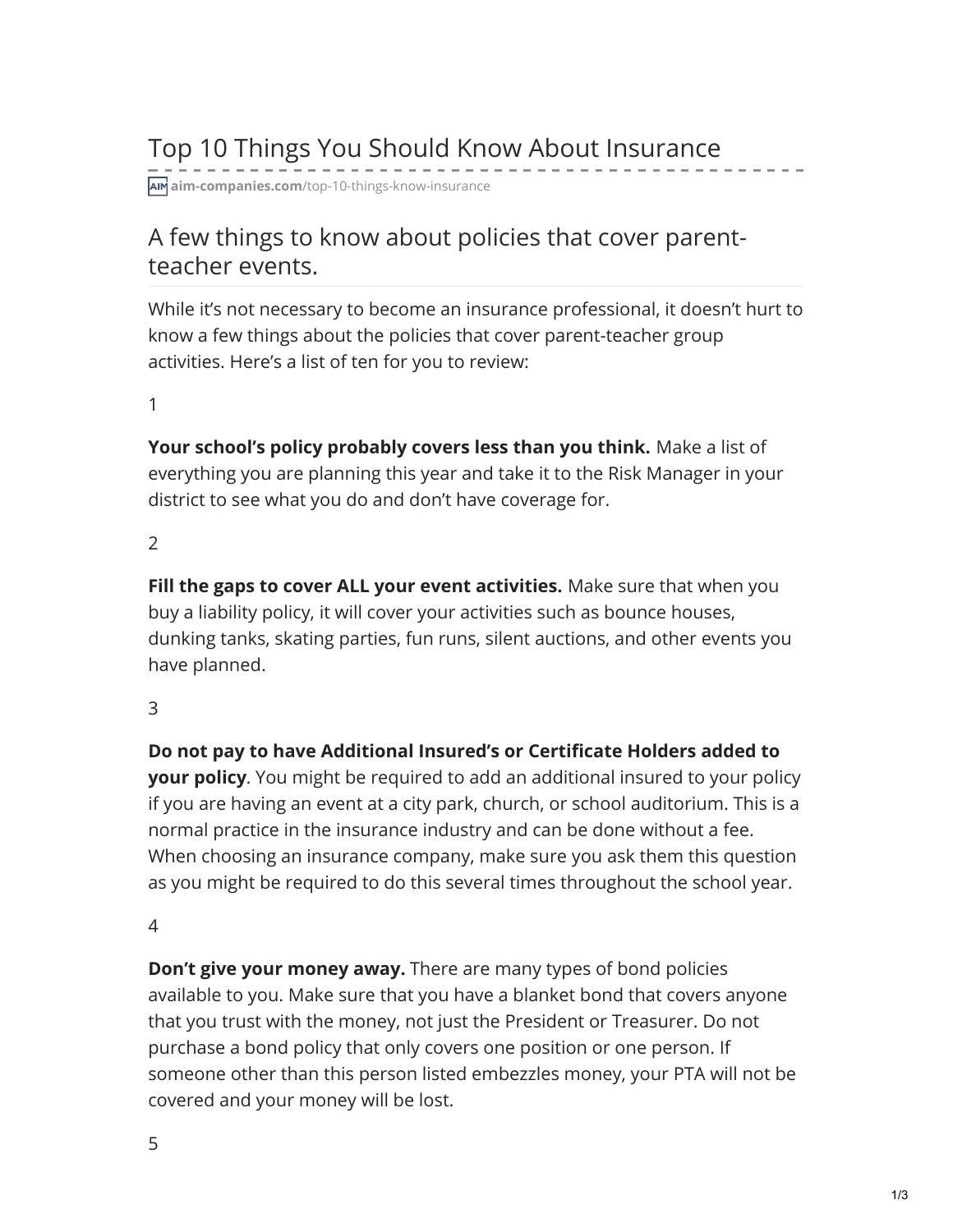**Your assets aren't covered.** Usually, most school insurance policies will not cover items that your PTA has stored in a closet or a room on campus. Most policies only cover property that the school can inventory and depreciate at tax time.

# 6

**You have more personal property than you think!** In general, the majority of PTAs don't think they have a whole lot of personal property. Personal property is defined as property in your possession. This includes things that the PTA owns such as popcorn machines, barbecue grills, cash registers, etc. At the same time, personal property can include raffle prizes, Santa Shop merchandise, auction items, and fundraising merchandise while it is in your possession. Make sure that if you have any of these items throughout the year that you have a Property policy to protect it against robbery, theft, or natural disaster.

# 7

**Make sure you get a full year's worth of coverage.** You work too hard all year to pay more money than you are getting coverage for. When searching for your insurance company, make sure that you get a full 12 months worth of coverage for your insurance payment.

## 8

**Cover it all**. Your PTA is just as vulnerable as a commercial business when it comes to being held liable. Make sure that your insurance company can cover you for all of the risks you are exposed to: General Liability, Bonding, Property Coverage, Officers Liability, and Accident Medical insurance.

## 9

**Education is key.** Many PTAs buy an insurance policy without actually knowing what's covered. Do your homework and find an insurance company that knows your events and knows how to protect you. Paying \$1,700/year for a Commercial Liability policy is not a requirement to a good insurance policy. Find a company with a reasonable rate that will take time and educate you about your insurance policies. If you don't know what is covered, how can you know how to plan effectively?

## 10

**Service with a smile.** There are thousands of insurance companies out there selling policies over the telephone, the internet, and in your community. Check out the reputation of an insurance company prior to buying a policy with them. Do they know how to service your needs? Are you going to get a live